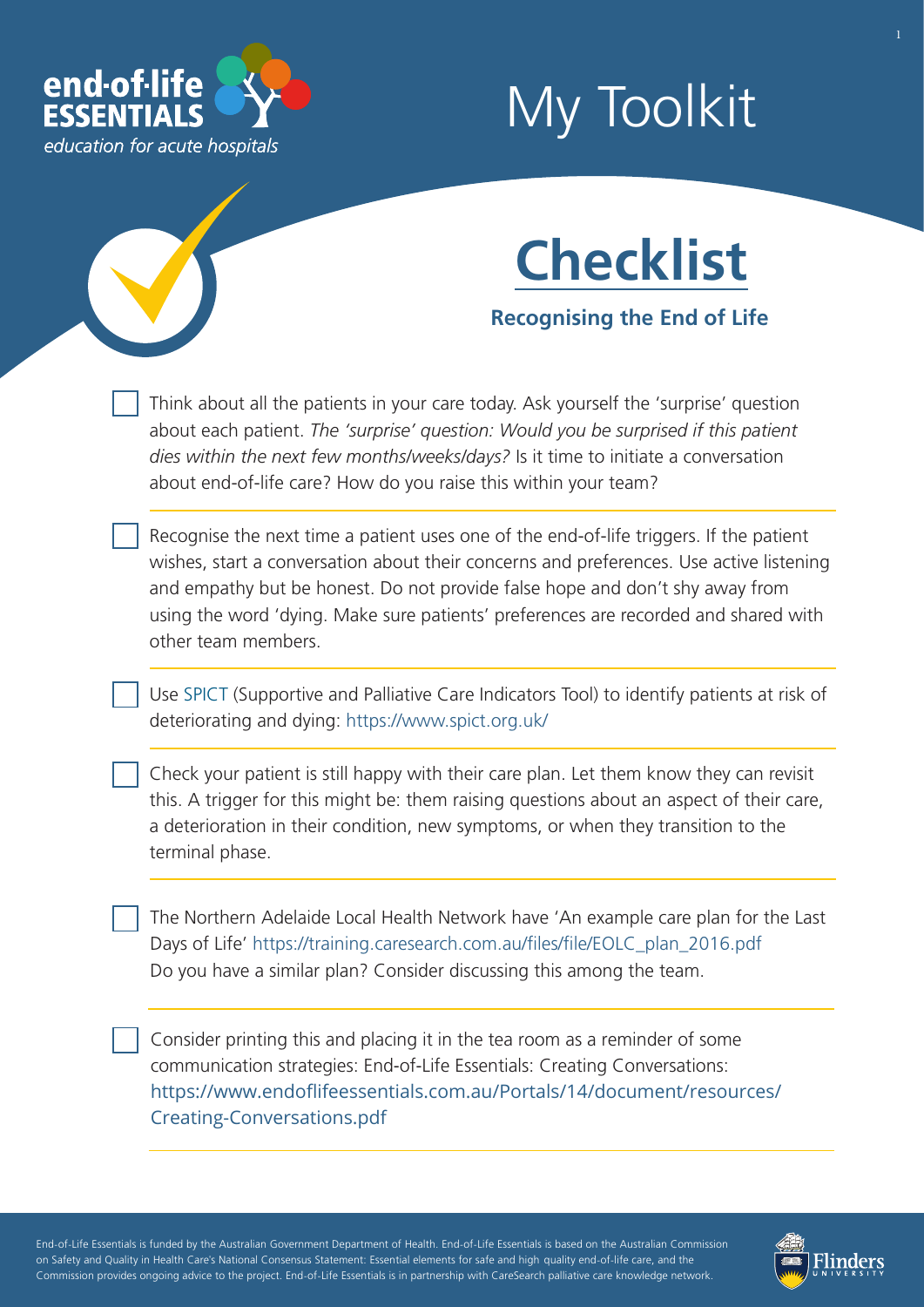

Make yourself aware of the ACSQHC End-of-Life Care Audit toolkit. Find the person in your organisation responsible for QA and bring it to their attention: [https://www.safetyandquality.gov.au/our-work/end-life-care/end-life-care-audit](https://www.safetyandquality.gov.au/our-work/end-life-care/end-life-care-audit-toolkit)toolkit

**For resources go to the My Toolkit pages in End-of-Life Essentials website: <https://www.endoflifeessentials.com.au/>**

- - - - End-of-Life Essentials is funded by the Australian Government Department of Health. End-of-Life Essentials is based on the Australian Commission ' - - - on Safety and Quality in Health Care's National Consensus Statement: Essential elements for safe and high quality end-of-life care, and the - - Commission provides ongoing advice to the project. End-of-Life Essentials is in partnership with CareSearch palliative care knowledge network.

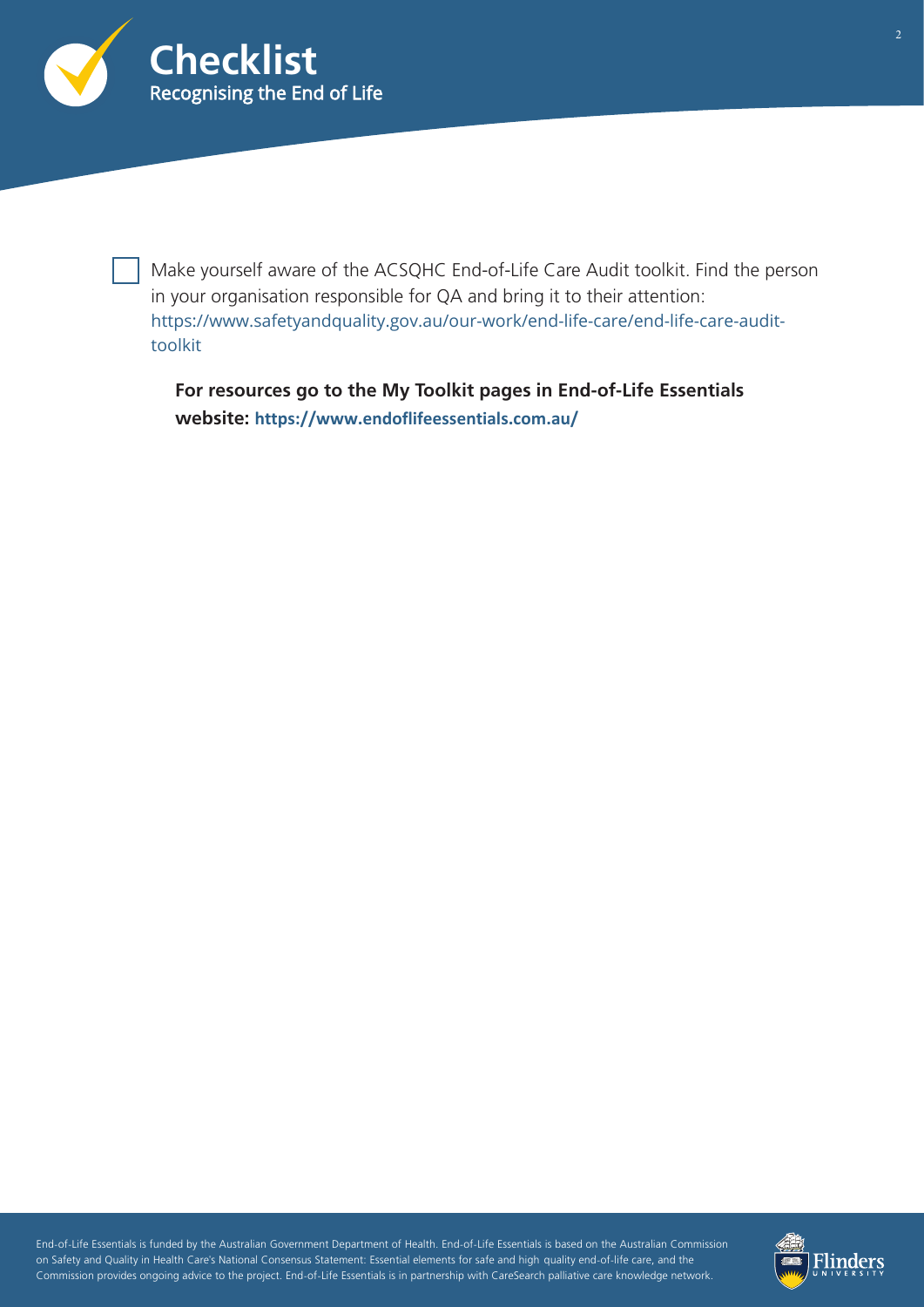

## My Toolkit



## **Recognising the End-of-Life**

Palliative Care Network of Wisconsin: Fast Facts #23[5 Prognostic Models in Critically Ill Adults \(](https://www.mypcnow.org/blank-y6vgp)ICU) F[ast Facts #253 Palliative Care Consultation in the ICU](https://www.mypcnow.org/blank-rkkv0) 

From Palliative & End of Life care, A Blueprint for improvement:

- [Early recognition of approaching end of life](https://www.aci.health.nsw.gov.au/palliative-care-blueprint/the-blueprint/essential-components/essential-component-4)
- [Quality care during the last days of life](https://www.aci.health.nsw.gov.au/palliative-care-blueprint/the-blueprint/essential-components/essential-component-8)

Professor Hal Swerissen Visiting Fellow, Grattan Institute, [Dying in Australia.](https://ahha.asn.au/sites/default/files/civicrm/persist/contribute/files/Hal Swerissen - Dying in Australia.pdf) Deeble Institute Workshop: End of Life Care 13 April 2016

End of Life Essentials: [Creating Conversations](https://www.endoflifeessentials.com.au/Portals/14/document/resources/Creating-Conversations.pdf) 

From the University of Edinburgh, the [SPICT tool](https://www.endoflifeessentials.com.au/Portals/14/document/SPICT_April_2019_EOLE.pdf) 

From SA Health: [Pharmacological Management of symptoms for adults in the last days of life](https://www.sahealth.sa.gov.au/wps/wcm/connect/public+content/sa+health+internet/clinical+resources/clinical+programs+and+practice+guidelines/medicines+and+drugs/pharmacological+management+of+symptoms+for+adults+in+the+last+days+of+life/pharmacological+management+of+symptoms+for+adults+in+the+last+days+of+life) 

From Northern Adelaide Local Health Network: [An example care plan for the Last Days of Life](https://training.caresearch.com.au/files/file/EOLC_plan_2016.pdf) 

From Queensland University of Technology: [End of Life Law Australia: Palliative Medication](https://end-of-life.qut.edu.au/palliative-care) 

End of Life Essentials: [Glossary of terms](https://www.endoflifeessentials.com.au/tabid/5311/Default.aspx)

End of Life Essentials Able versus Novice: [Which one are You?](https://www.endoflifeessentials.com.au/Portals/14/Images/Education%20Module/ABLE-VS-NOVICE.jpg)

- - - - End-of-Life Essentials is funded by the Australian Government Department of Health. End-of-Life Essentials is based on the Australian Commission on Safety and Quality in Health Care s National Consensus Statement: Essential elements for safe and high quality end-of-life care, and the - - Commission provides ongoing advice to the project. End-of-Life Essentials is in partnership with CareSearch palliative care knowledge network.

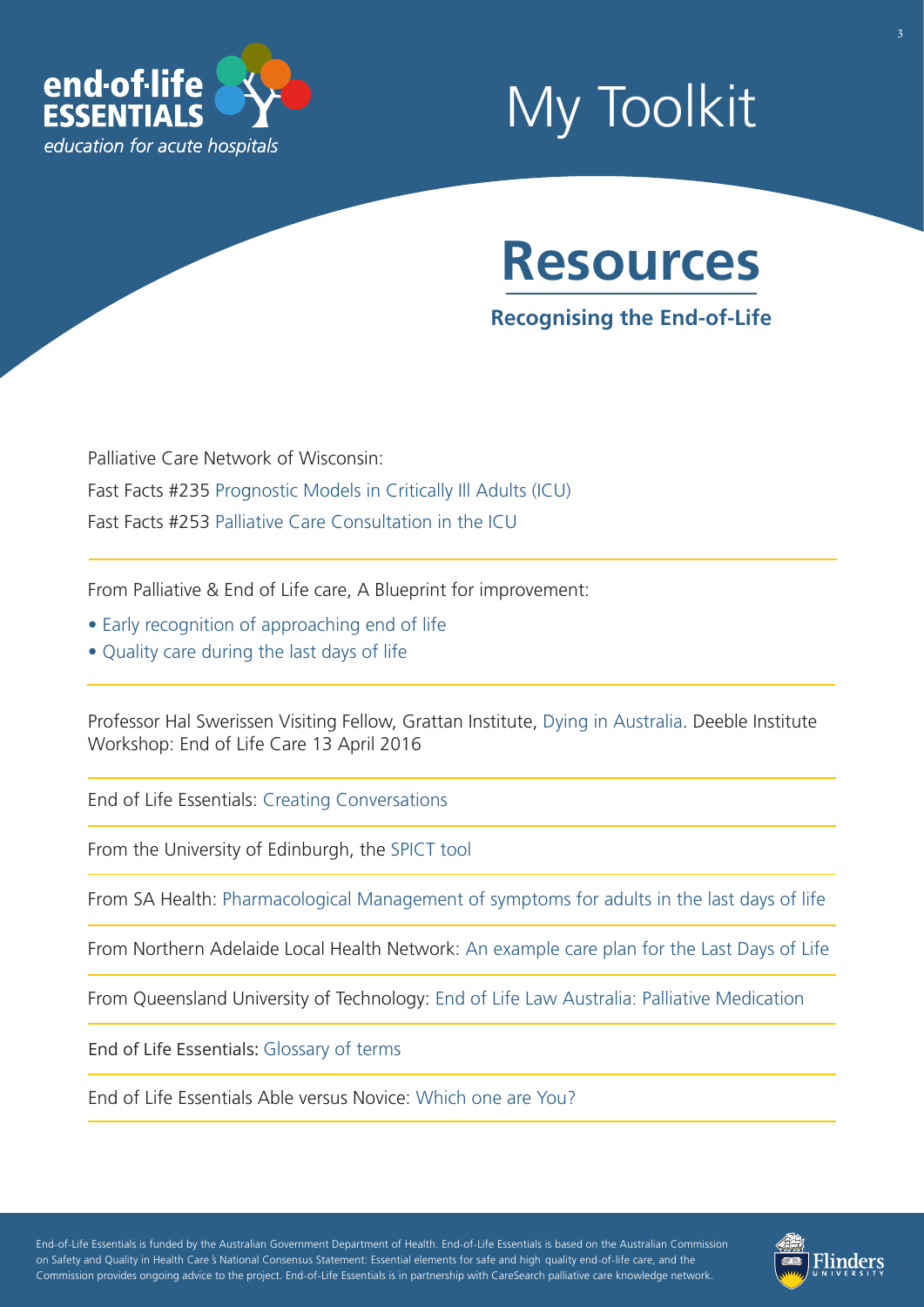CareSearch: [Assessing the Dying Patient](https://www.caresearch.com.au/tabid/6262/Default.aspx)

CareSearch: [End of Life Symptoms](https://www.caresearch.com.au/tabid/6311/Default.aspx)

CareSearch: [Recognising Last Year of Life](https://www.caresearch.com.au/tabid/6229/Default.aspx)

### **Videos, Blogs and Podcasts**

CareSearch Blog: Paul Tait: [Five quick tips for prescribing medicines in the last days of life](https://www.caresearch.com.au/TabId/6568/ArtMID/17907/ArticleID/2468/Five-quick-tips-for-prescribing-medicines-in-the-last-days-of-life.aspx)

[CareSearch Blog: Maite Uribe: Caring for dying patients in an acute hospital setting, three tips](https://www.caresearch.com.au/TabId/6568/ArtMID/17907/ArticleID/2445/Caring-for-dying-patients-in-an-acute-hospital-setting-three-tips-for-getting-it-right.aspx)  for getting it right

CareSearch Blog: Kim Devery: [Learning how to recognise end of life](https://www.caresearch.com.au/TabId/6568/ArtMID/17907/ArticleID/2225/Learning-how-to-recognise-end-of-life.aspx)

[The first episode of the RACP's CPD podcast Pomegranate, explores the challenges doctors](https://www.racp.edu.au/pomegranate/view/episode-1-recognising-death) face in end-of-life decision making. Made by, and for, physicians, the peer-reviewed program features Fellows from across specialities and divisions speaking on issues that matter to them.

### **Further Reading**

Chen CH, Kuo SC, Tang ST. Current status of accurate prognostic awareness in advanced/ terminally ill cancer patients: Systematic review and meta-regression analysis. Palliat Med. 2017 May;31(5):406-418. [doi: 10.1177/0269216316663976](https://pubmed.ncbi.nlm.nih.gov/27492160/) Epub 2016 Aug 4

[Reid VL, McDonald R, Nwosu AC, Mason SR, Probert C, Ellershaw JE, Coyle S. A systematically](https://journals.plos.org/plosone/article?id=10.1371/journal.pone.0175123) structured review of biomarkers of dying in cancer patients in the last months of life; An exploration of the biology of dying. PLoS One. 2017 Apr 6;12(4):e0175123. eCollection 2017.

Cardona M, Stehlik P, Fawzy P, Byambasuren O, Anderson J, Clark J, Sun S, Scott I. Effectiveness and sustainability of deprescribing for hospitalized older patients near end of [life: a systematic review. Expert Opin Drug Saf. 2021 Jan;20\(1\):81-91. doi:](https://pubmed.ncbi.nlm.nih.gov/33213216/) 10.1080/14740338.2021.1853704. Epub 2020 Dec 21.

Cohen-Mansfield J, Skornick-Bouchbinder M, Brill S. Trajectories of End of Life: A Systematic [Review. J Gerontol B Psychol Sci Soc Sci. 2018 Apr 16;73\(4\):564-572. doi: 10.1093/geronb/](https://pubmed.ncbi.nlm.nih.gov/28977651/) gbx093.

- - - - End-of-Life Essentials is funded by the Australian Government Department of Health. End-of-Life Essentials is based on the Australian Commission ' - - - on Safety and Quality in Health Care's National Consensus Statement: Essential elements for safe and high quality end-of-life care, and the - - Commission provides ongoing advice to the project. End-of-Life Essentials is in partnership with CareSearch palliative care knowledge network.